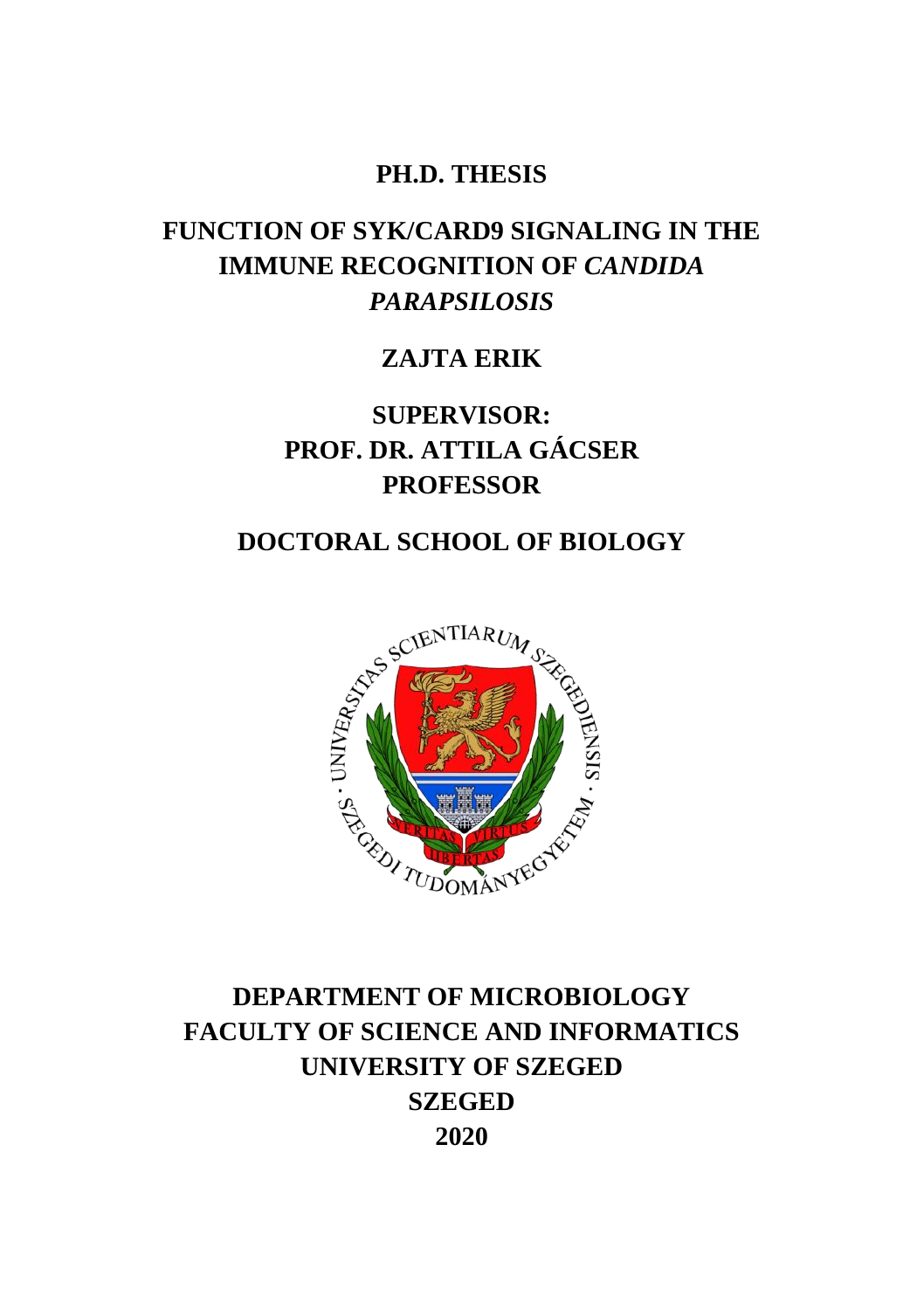#### **Introduction**

Invasive fungal disease is a global problem threatening the lives of annually  $\sim$ 1.5 million people. The opportunistic human pathogens in the genus *Candida* are a major cause. These yeasts lead to  $\sim$  700,000 new invasive infections annually with a mortality of 46–75%. Although *C. albicans* is the most clinically relevant species, the incidence of non-albicans species is rising. *C. parapsilosis* is one of the commonest fungi isolated from candidemia. Those receiving parenteral nutrition or are treated with other prosthetic devices as well as neonates are at increased risk of developing disease caused by this yeast.

Invasive fungal infections mostly develop when immunity is impaired. This makes the study of antifungal immunity relevant as it gives foundation to antifungal immune therapies. Much of anti-*Candida* immunity has been explored to date. Nevertheless, most research has focused on *C. albicans* while little is known about the interaction of the mammalian immune system with nonalbicans species. As immune responses triggered by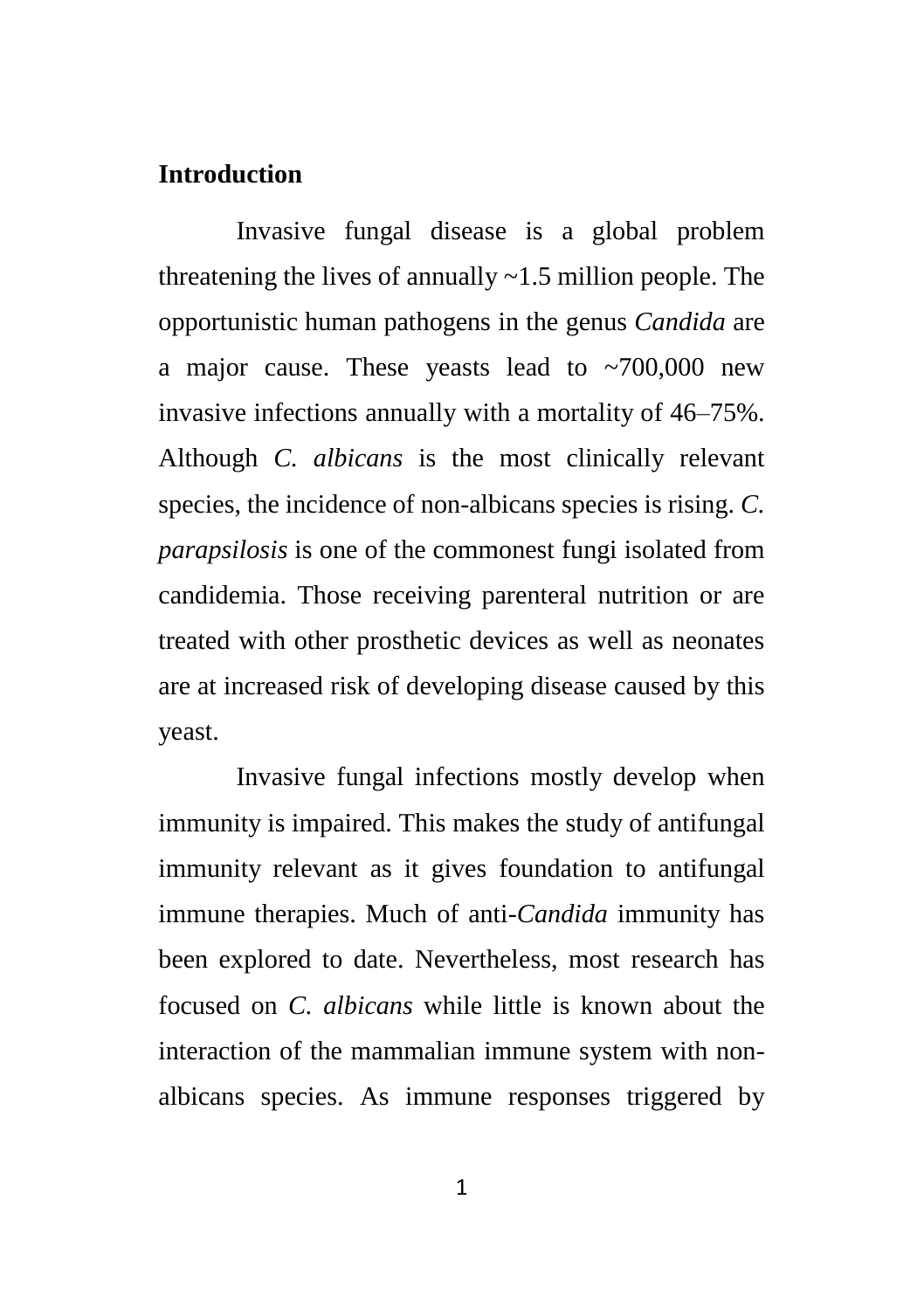species within even the same genus may differ, it is important to identify these processes in a species-specific manner.

Signaling through Syk and CARD9 is a crucial component of immunity against *C. albicans*. This pathway mediates signals from PRRs binding fungal PAMPs and activates effector mechanisms. However, the relevance of these proteins in relation to *C. parapsilosis* remains largely unidentified.

In this thesis, we examined the role of Syk and CARD9 in the context of *C. parapsilosis* infections. First, we compared the responses of *C. parapsilosis* challenged  $Syk^{-/-}$  or CARD9<sup>-/-</sup> murine macrophages with those of control Wt(Syk) and Wt(CARD9) cells. Then we investigated the susceptibility of  $Syk^{-/-}$  or  $CARD9^{-/-}$  bone marrow chimeric mice to *C. parapsilosis* invasive infection. Most experiments were also performed using a *C. albicans* reference strain.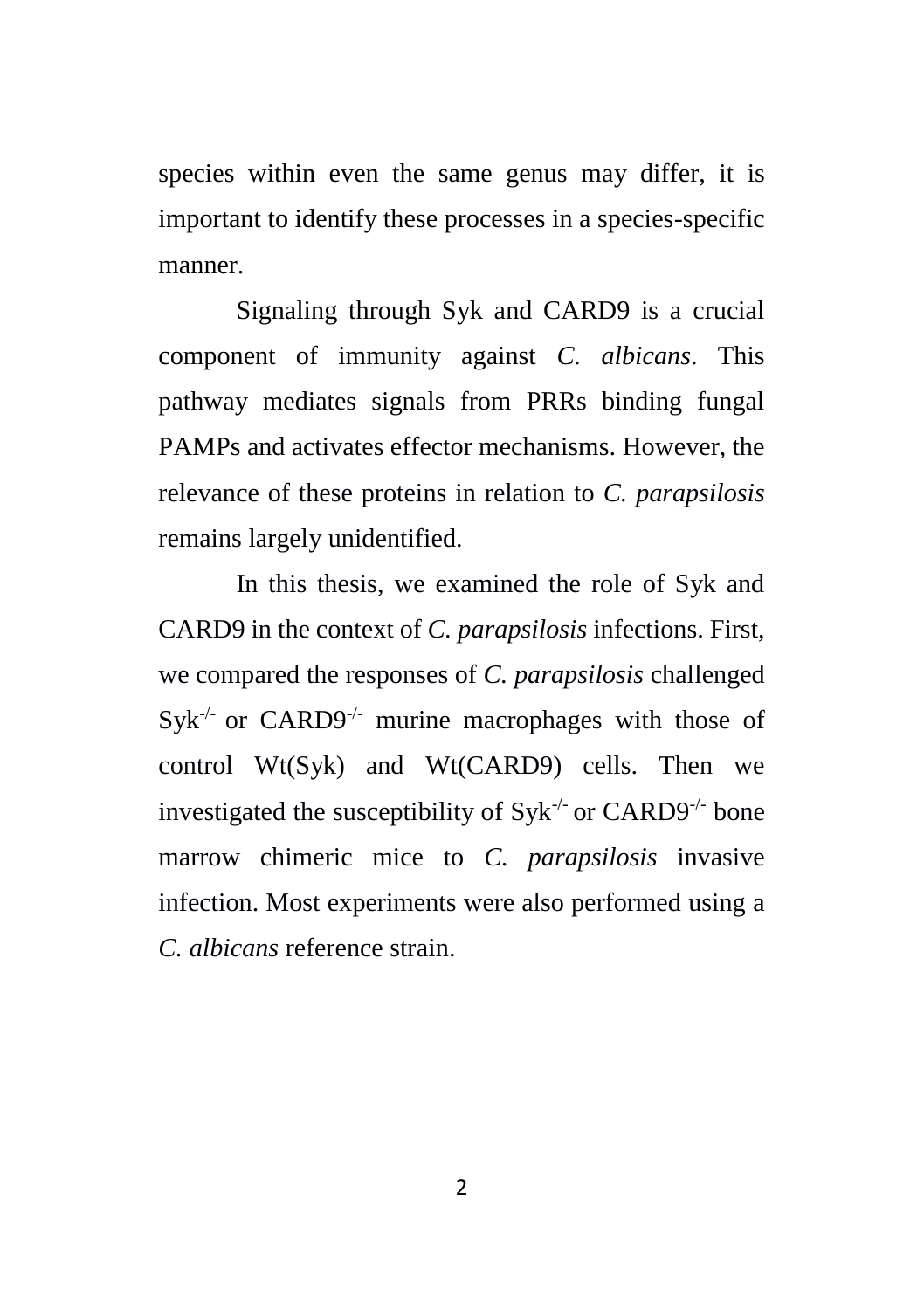### **Methods**

Fungal and host cell cultures and *in vitro* coincubation (infection): bone marrow derived macrophages (BMDMs) and peritoneal macrophages (PMs), infection of macrophages with *Candida* cells.

*In vivo* candidiasis model: intravenous infection of bone marrow chimeric mice with *Candida* cells.

Microscopy: bright field microscopy for the study of cell cultures and histological preparations.

Imaging flow cytometry: for monitoring the nuclear translocation of NF-κB p65, phagocytosis of *Candida* cells by macrophages and subsequent phagosome acidification.

Immunological methods for detecting cytokines:

-Proteome Profiler

-ELISA

Determination of fungal colony forming units: for the qantitative determination of live fungal elements after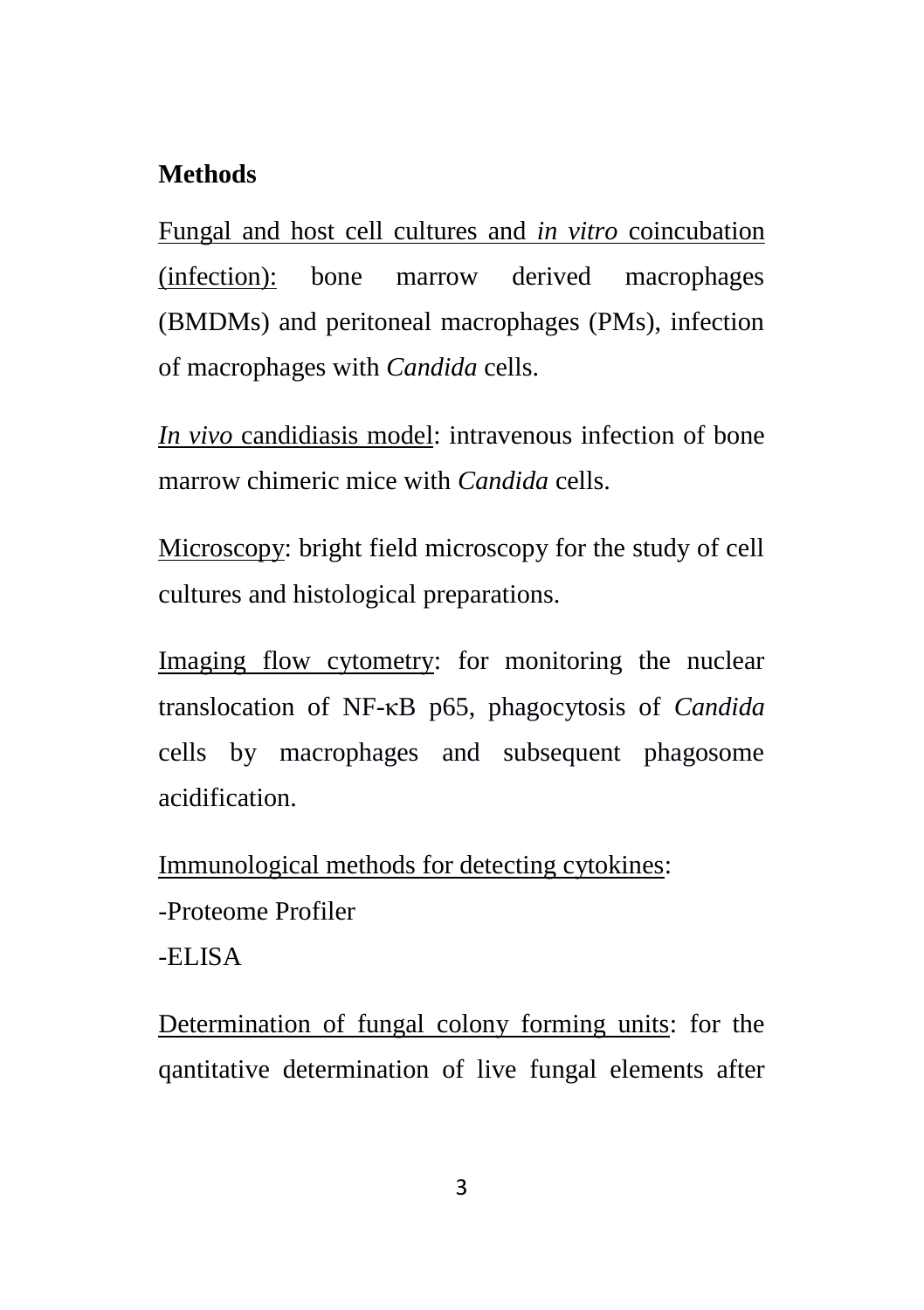coincubation with macrophages or isolation from infected organs.

#### **Results**

# Examination of nuclear translocation of NF-κB p65 in BMDMs stimulated with *C. parapsilosis*

We implemented immune staining and subsequent imaging flow cytometry to reveal the nuclear translocation of NF-κB p65 in BMDMs stimulated with *C. parapsilosis* strains. We detected decreased translocation in Syk<sup>-/-</sup> and CARD9<sup>-/-</sup> macrophages compared to Wt(Syk) and Wt(CARD9) cells. However, the absence of Syk or CARD9 did not hinder the translocation in BMDMs treated with LPS as positive control. Therefore, we concluded that NF-κB activation in *C. parapsilosis* infected BMDMs was regulated by the Syk/CARD9 pathway.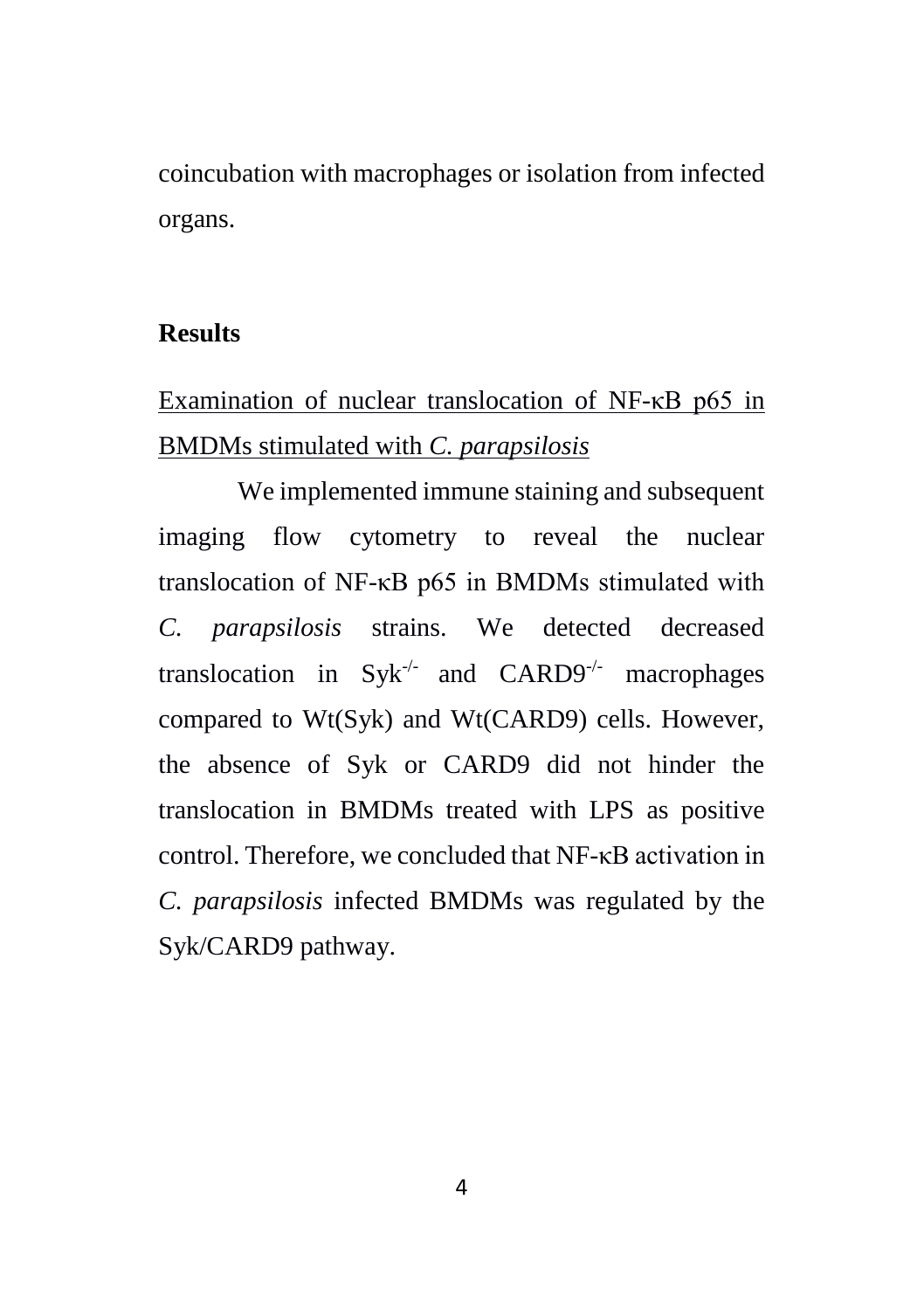Investigation of cytokine production of murine macrophages challenged with *C. parapsilosis* and *C. albicans*

We investigated the cytokine expression of *C. parapsilosis* stimulated BMDMs by the Proteome Profiler Mouse Cytokine Array Panel A and then by ELISA. For comparison, we also included the *C. albicans* strain in this experiment. Regardless of *Candida* strains or species, TNF $\alpha$  synthesis was lower in Syk<sup>-/-</sup> and CARD9<sup>-/-</sup> macrophages than in Wt(Syk) and Wt(CARD9) cells. While the chemokine production (KC, MIP-1 $\alpha$  and MIP-2) of *C. parapsilosis* treated Syk-/- BMDMs was intact, *C. albicans* infected cells of this genotype yielded less chemokines than Wt(Syk) BMDMs. However, CARD9-/- BMDMs were characterized by compromised chemokine production irrespective of *Candida* species. We then studied the cytokine production of PMs. In this set-up, Syk<sup>-/-</sup> and CARD9<sup>-/-</sup> cells failed to produce both TNFα and chemokines as effectively as Wt(Syk) and Wt(CARD9) PMs. Overall, these results suggest that the cytokine response of murine macrophages to *C. parapsilosis* is dependent on Syk and CARD9. We also confirmed the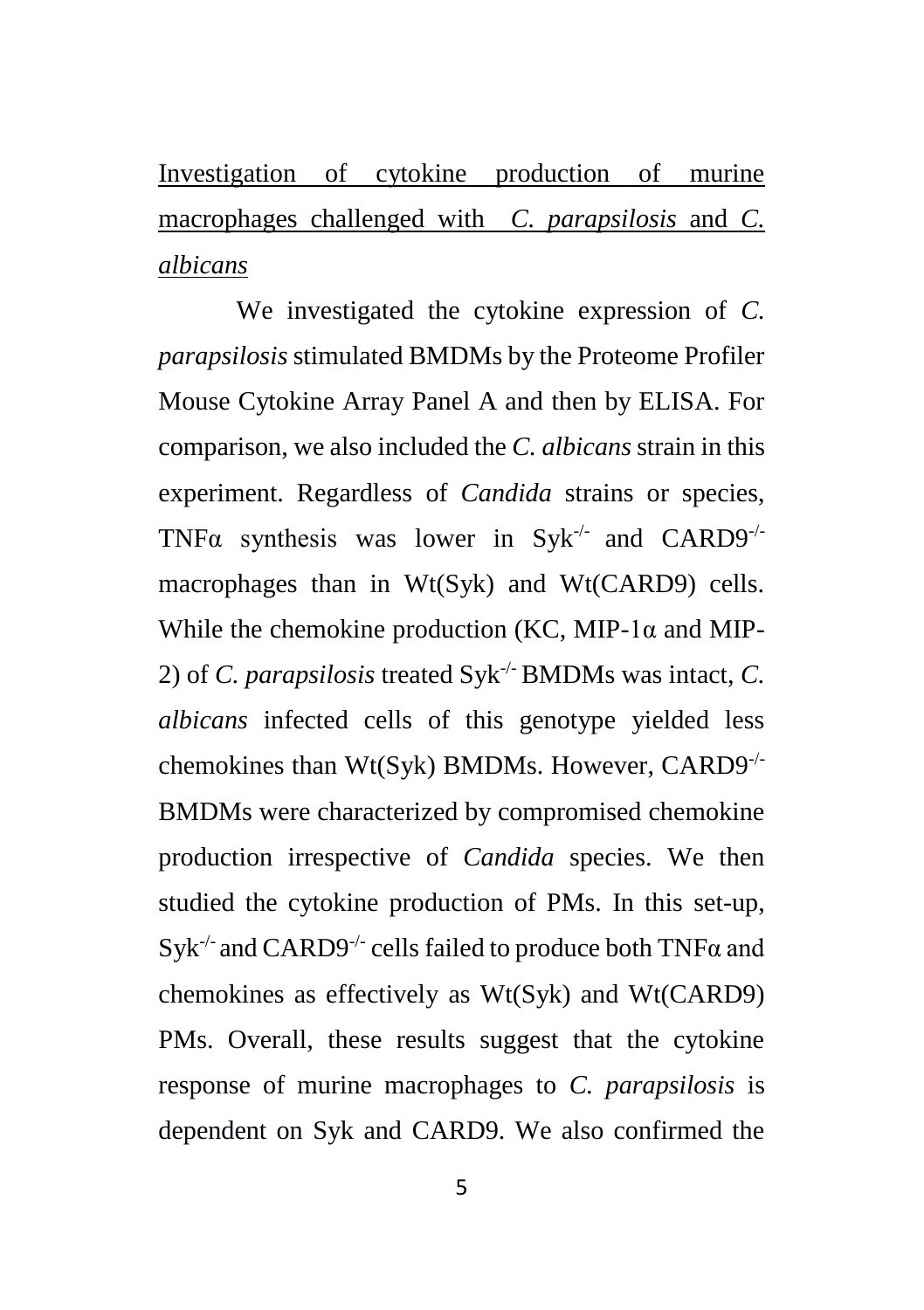importance of this signaling pathway in the cytokine production triggered by *C. albicans*. Additionally, we observed some species-specific differences.

# Characterization of phagocytosis of *C. parapsilosis* and *C. albicans* by murine macrophages

Using imaging flow cytometry, we monitored the phagocytosis of Alexa Fluor® 488/GFP labelled *C. parapsilosis* and *C. albicans* cells by macrophages. Syk-/- BMDMs and PMs internalized the yeast cells of both species less effectively than their Wt(Syk) counterparts. On the other hand, CARD9<sup>-/-</sup> macrophages ingested both species normally. The phagocytic capacity of murine macrophages was therefore Syk-dependent but CARD9 independent.

# Acidification of phagosomes containg *C. parapsilosis* in murine macrophages

We implemented dual staining of *C. parapsilosis* and *C. albicans* cells with Alexa Fluor® 488/GFP plus pHrodo™ Red, a dye emitting bright fluorescence within acidified phagosomes. Macrophages were coincubated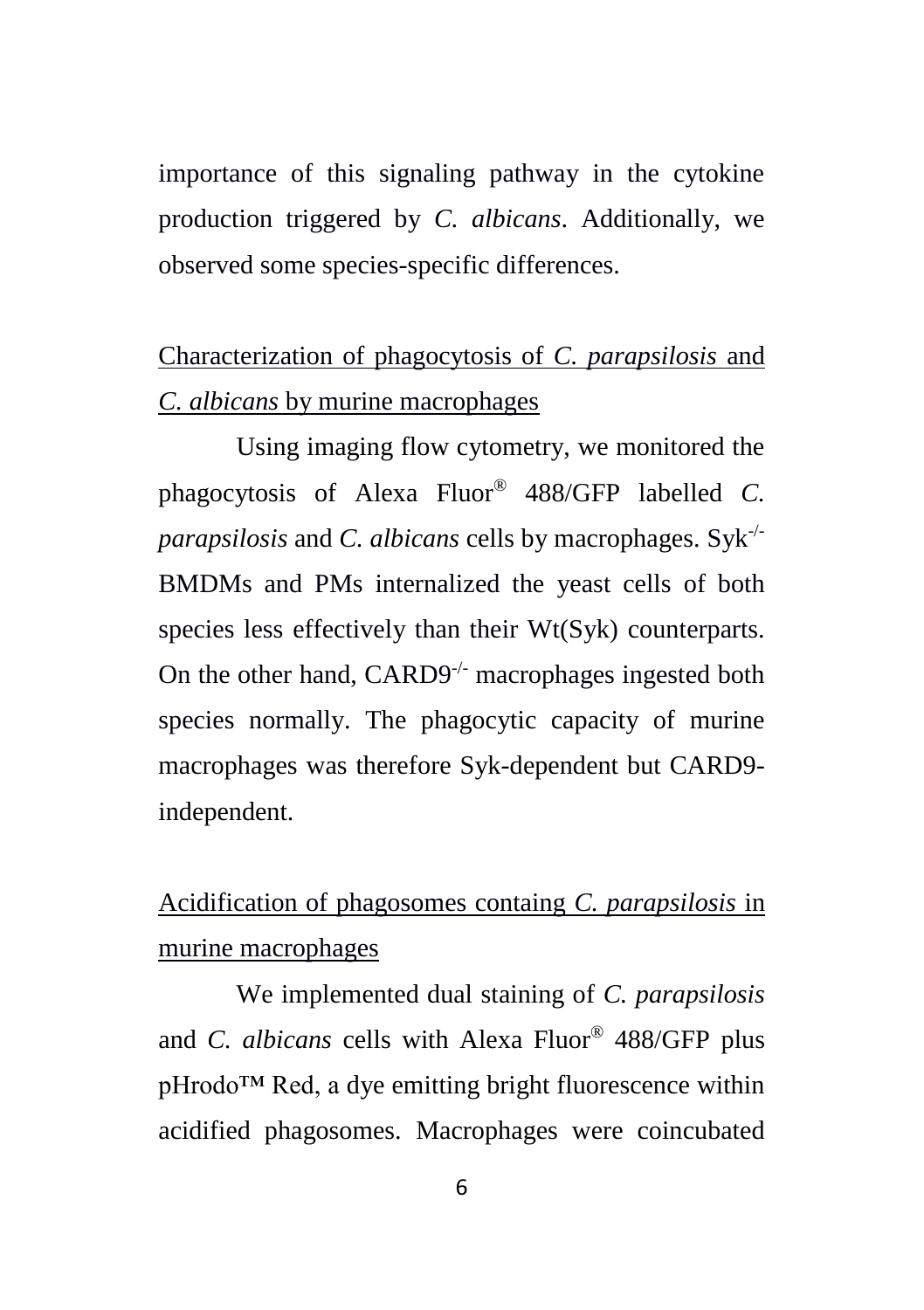with these yeast cells and the proportion of pHrodo™ Red<sup>+</sup> macrophages as percentage of the proportion of Alexa488<sup>+</sup> /GFP<sup>+</sup>macrophages was assessed. This value was lower in the case of *C. parapsilosis* or *C. albicans* infected  $Syk^{-/-}$  BMDMs and PMs than for Wt( $Syk$ ) cells. However, the absence of CARD9 had no effect on this feature. Therefore, we concluded that the acidification of phagosomes containing *C. parapsilosis* cells is controlled by Syk but is not affected by CARD9. Furthermore, we have confirmed that this process is also Syk-dependent in the case of *C. albicans*.

# Study of elimination of *C. parapsilosis* by murine macrophages

We studied the elimination of *C. parapsilosis* by macrophages by CFU determination after coincubation. While Syk-/- BMDMs killed *C. parapsilosis* less efficiently than Wt(Syk) cells, CARD9 did not affect this process. In the case of PMs, however, the killing ability was not defective in either  $Syk^{-/-}$  or CARD9<sup>-/-</sup> cells.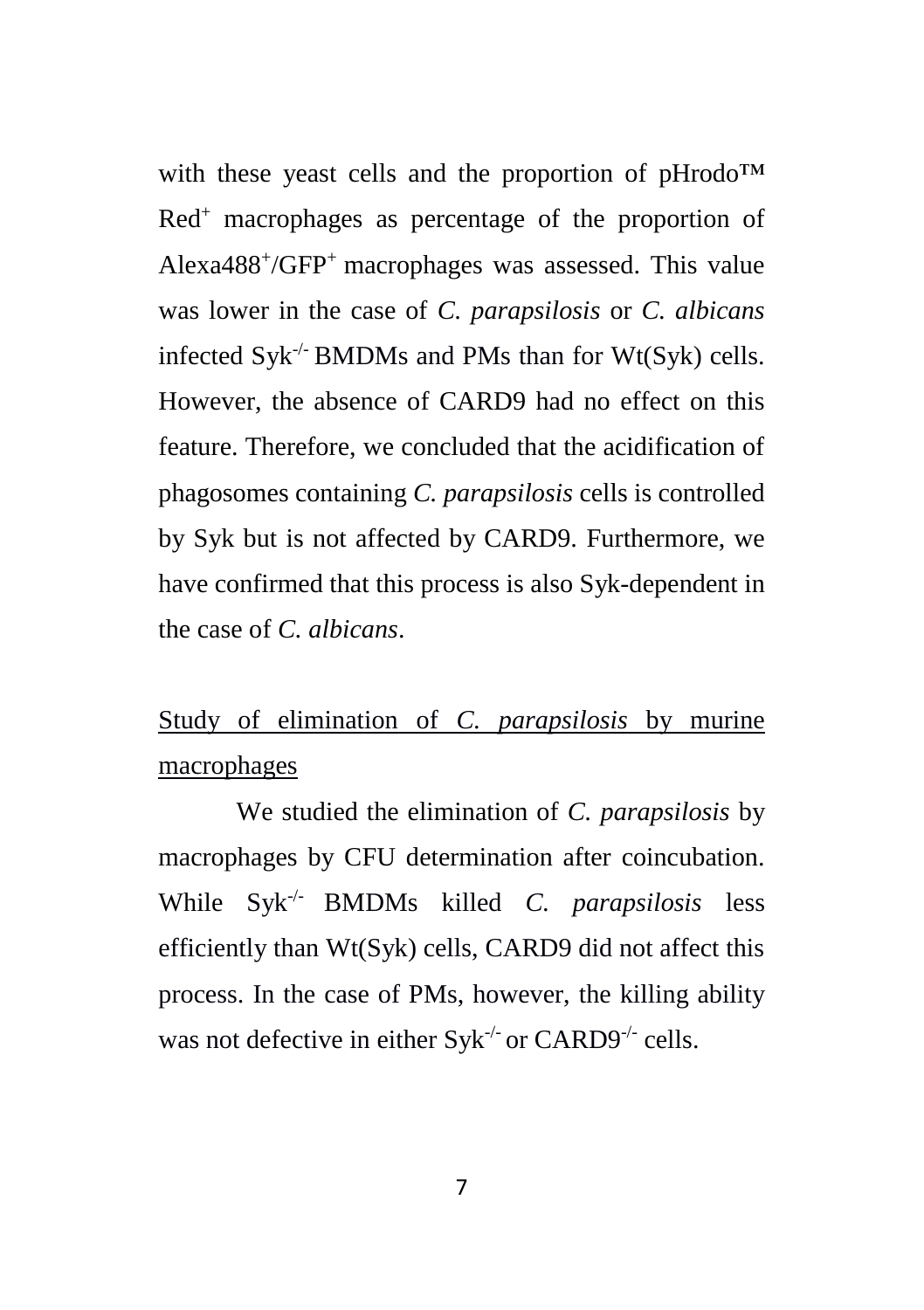Susceptibility of bone marrow chimeric mice to systemic candidiasis

We retrieved CFUs from selected organs (spleen, kidneys, liver, brain) and the blood of animals intravenously injected with *C. parapsilosis* on days 2, 5, 7 and 30 post-infection. As *C. albicans* infected Syk-/- and  $CARD9^{-/-}$  chimeras did not survive until the later time points, these and their Wt controls were assessed for fungal burden on day 2 post-infection only. Colonization by *C. albicans* in organs of Syk<sup>-/-</sup> and CARD9<sup>-/-</sup> chimeras was at least 1 order of magnitude higher (brains, kidneys) than in those of Wt chimeras. Excessive growth of this yeast in the kidneys of Syk<sup>-/-</sup> and CARD9<sup>-/-</sup> chimeras was confirmed by histological observations and we also detected necrotic areas and signs of inflammation. The gross morphology of these kidneys appeared pathological. The fungal burden in C. *parapsilosis* infected Syk-/- or CARD9<sup>-/-</sup> chimeras surpassed that of respective Wt ones. The extent of this difference was multiple orders of magnitude on day 30 post-infection. At this time point, expansive growth of *C. parapsilosis* could be visualized in the kidneys of the mutant mice. To conclude, we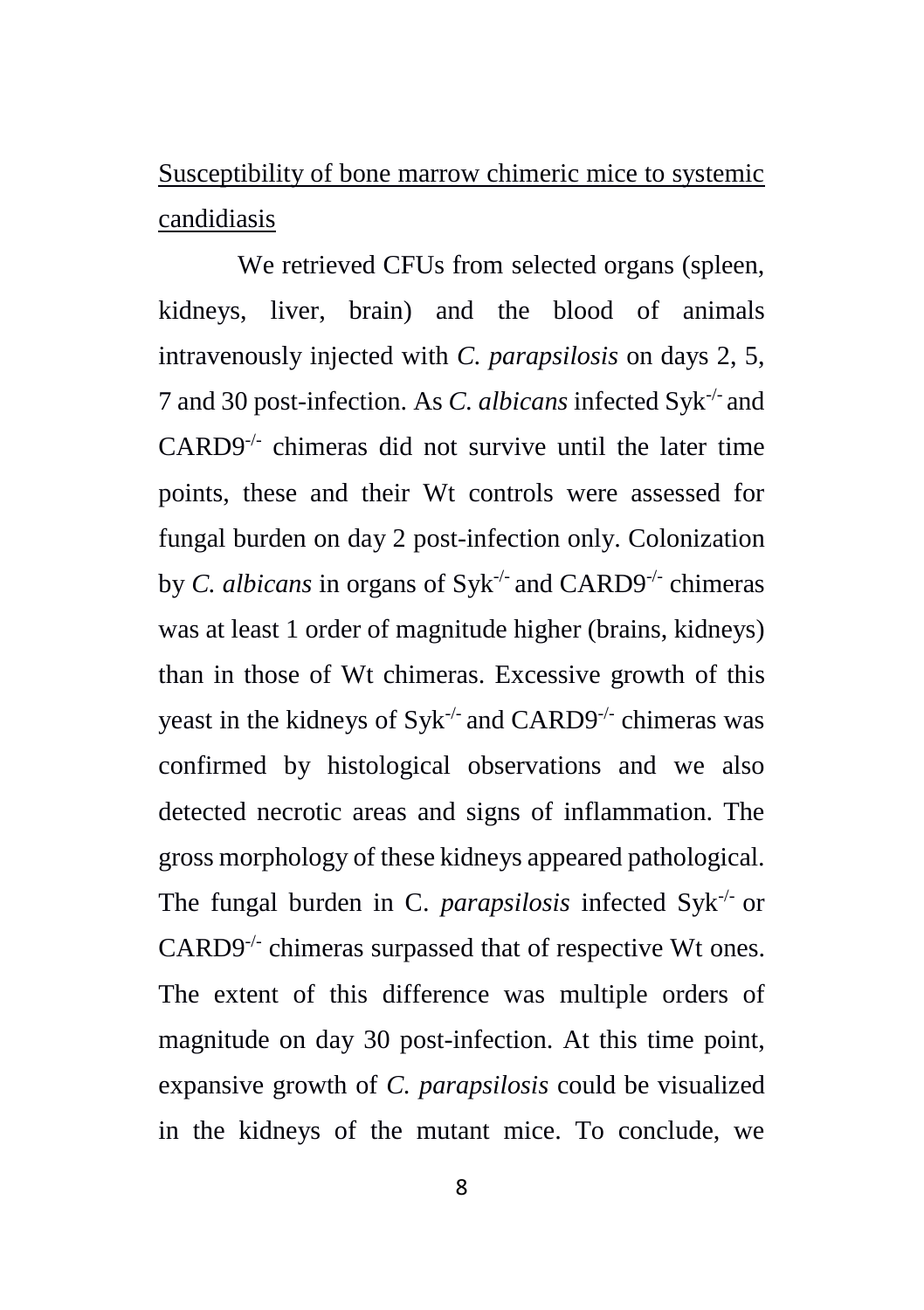confirmed the profound role of Syk and CARD9 in the resistance against *C. albicans* and proved that they are also involved in the systemic resistance against *C. parapsilosis*.

#### **Summary**

1. NF-κB activation triggered by *C. parapsilosis* is Sykand CARD9-dependent in BMDMs.

2. The cytokine production of *C. parapsilosis* infected BMDMs and PMs is (partially) Syk- and CARD9 dependent.

3. The phagocytosis of *C. parapsilosis* and *C. albicans* cells by BMDMs and PMs is Syk-dependent but CARD9 independent.

4. Acidification of phagosomes containing *C. parapsilosis* is Syk-dependent but CARD9-independent in BMDMs and PMs.

5. Elimination of *C. parapsilosis* by BMDMs is Sykdependent but CARD9-independent.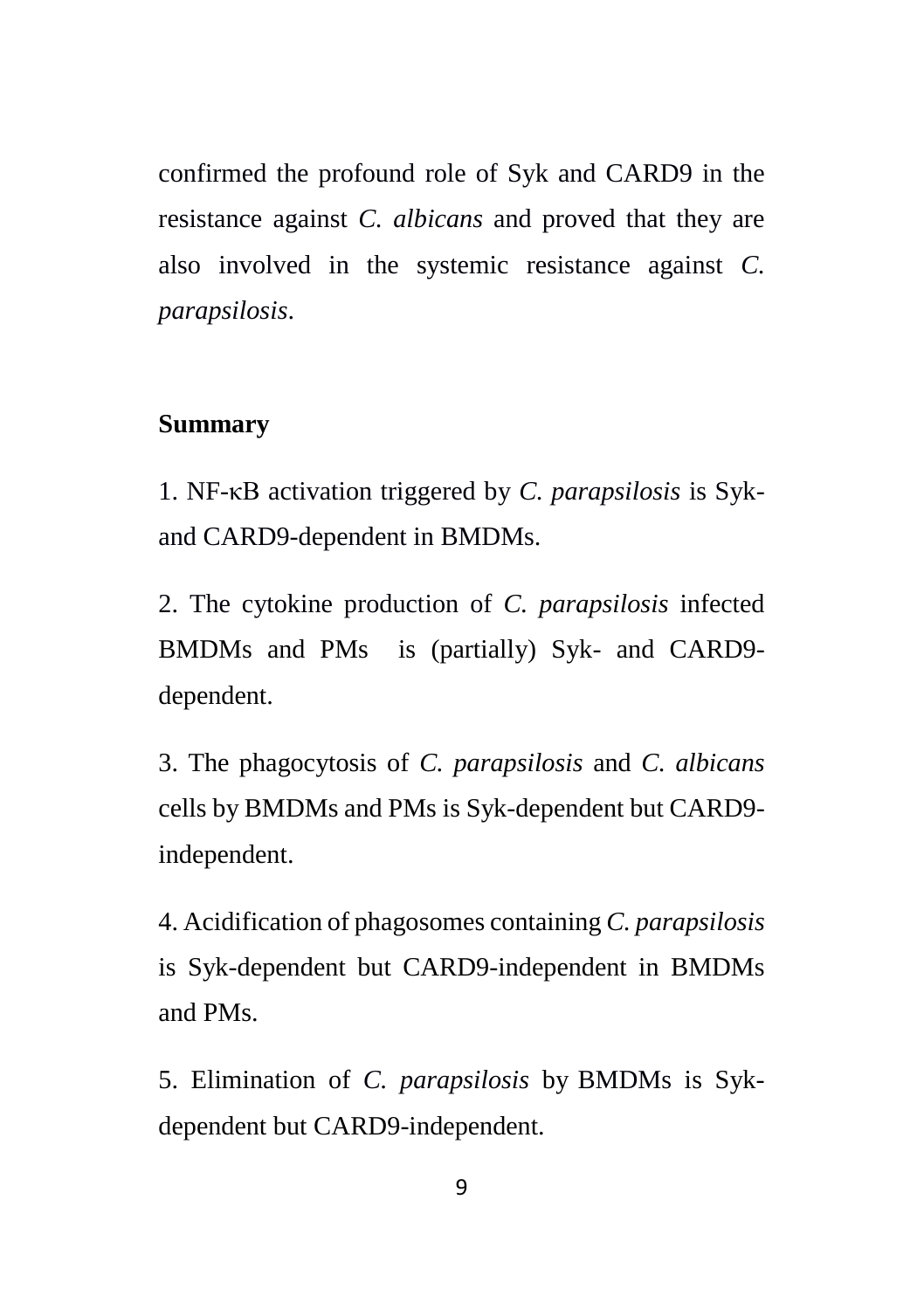6. Resistance to systemic infection by *C. parapsilosis* is dependent on Syk and CARD9 expression in cells of hematopoietic origin in the mouse model.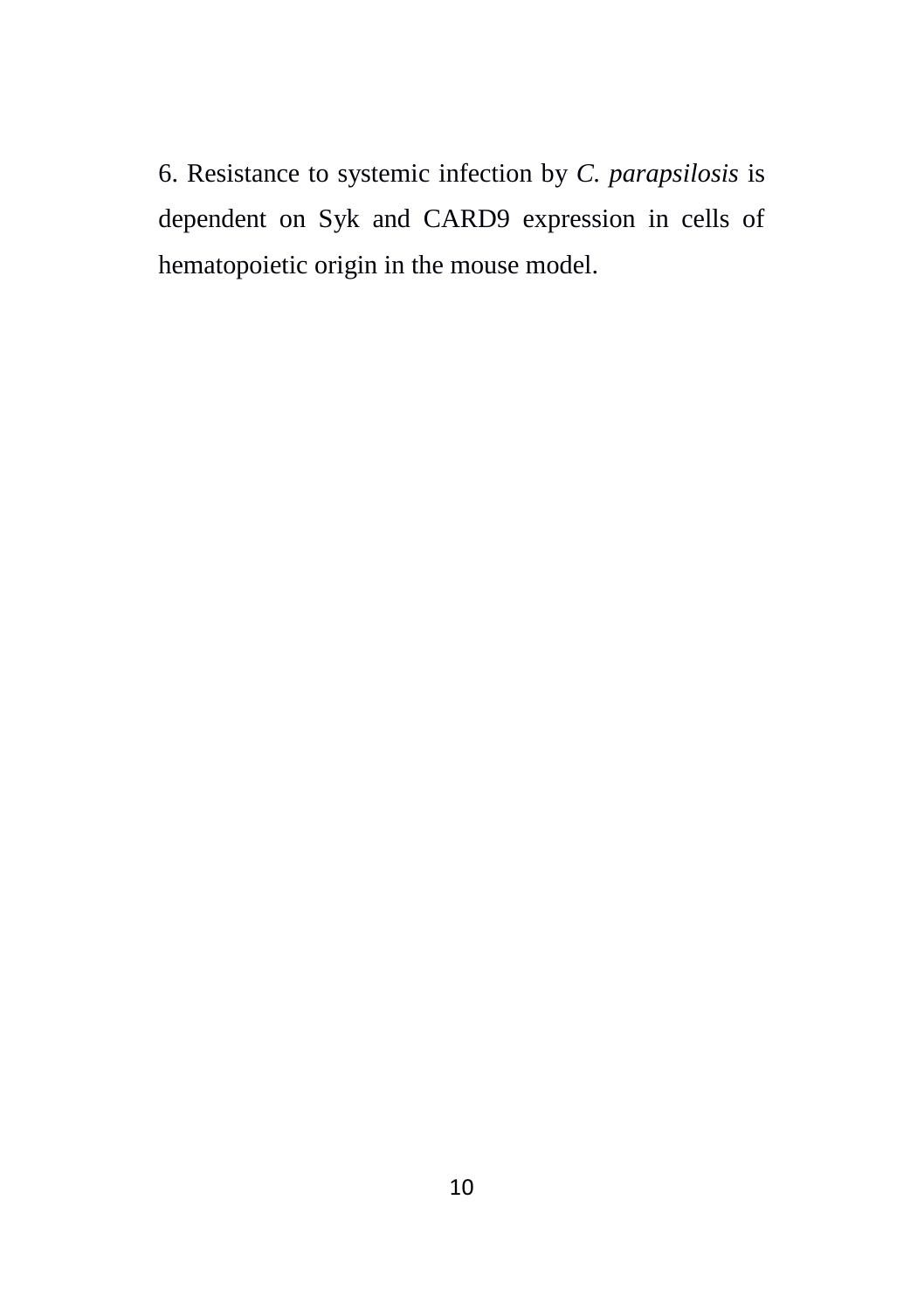#### **List of publications**

**Publications forming the basis of the doctoral procedure:**

Tóth A**\***, **Zajta E\***, Csonka K, Vágvölgyi Cs, Netea MG és Gácser A (2017): Specific pathways mediating inflammasome activation by *Candida parapsilosis*. **–** Scientific Reports 7: 43129. doi: [http://doi.org/10.1038/srep43129,](http://doi.org/10.1038/srep43129) *IF: 4,122* **\***shared first authors

Csonka K, Vadovics M, Marton A, Vágvölgyi Cs, **Zajta E**, Tóth A, Tóth R, Vizler Cs, Tiszlavicz L, Mora-Montes HM, Gácser A (2017): Investigation of OCH1 in the virulence of *Candida parapsilosis* using a new neonatal mouse model. – Frontiers in Microbiology 8: 1197. doi: [https://doi.org/10.3389/fmicb.2017.01197,](https://doi.org/10.3389/fmicb.2017.01197) *IF: 4,019*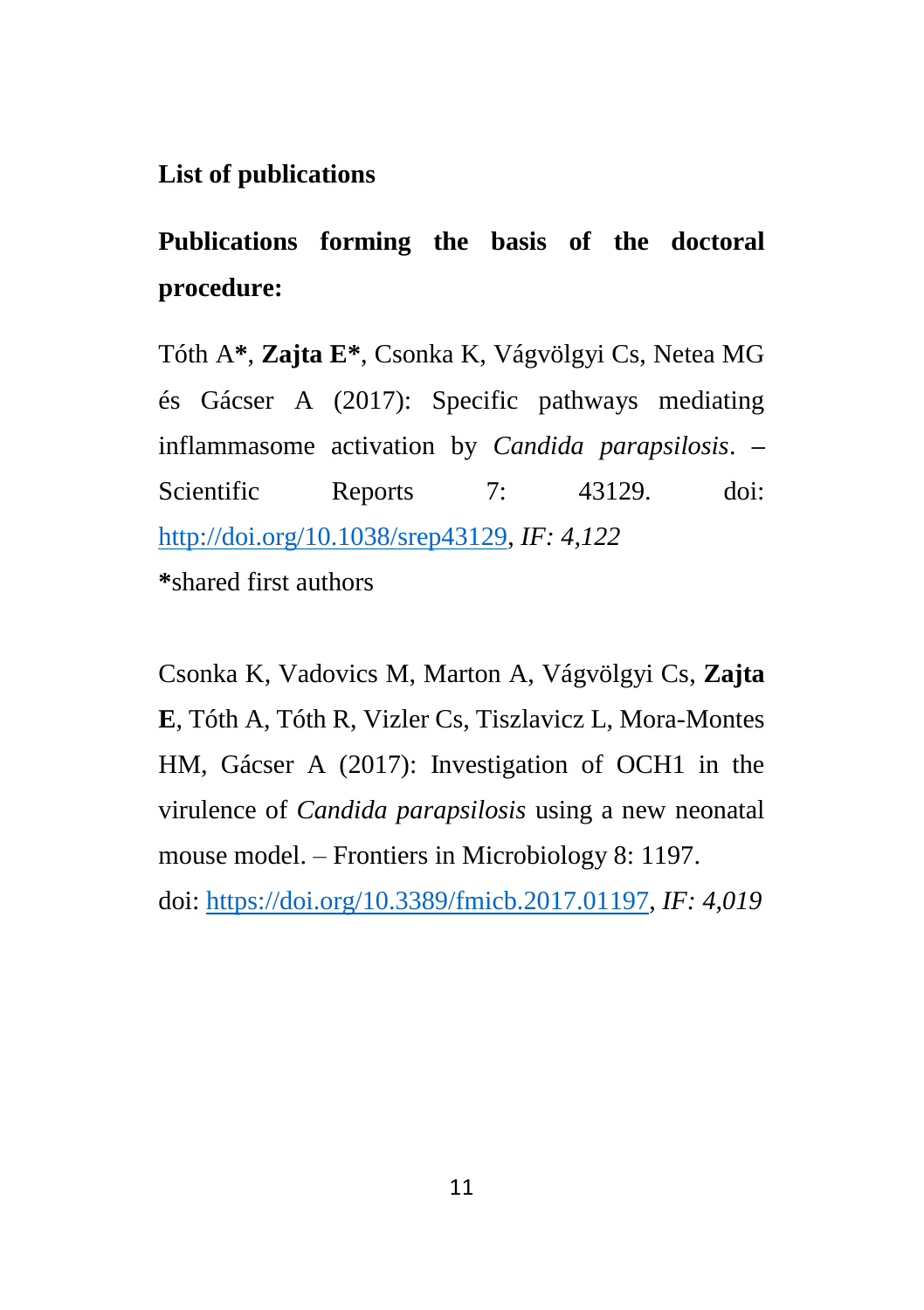# **Other publications related to the topic of the dissertation:**

Csepregi JZ, Orosz A, **Zajta E**, Kása K, Németh T, Simon E, Fodor Sz, Csonka K, Barátki BL, Kövesdi D, He Y-W, Gácser A és Mócsai A (2018): Myeloid-specific deletion of Mcl-1 yields severely neutropenic mice that survive and breed in homozygous form. – The Journal of Immunology 201 (12): 3793-3803. doi: [https://doi.org/10.4049/jimmunol.1701803,](https://doi.org/10.4049/jimmunol.1701803) *IF: 4,718*

### **Other publications:**

**Zajta E**, Varga T, Kovács GM és Dima B (2019): New insights on *Hygrophorus penarioides* and *H. penarius* (Hygrophoraceae, Agaricales) from Hungary. – Phytotaxa 392 (2):127-139. doi: <http://dx.doi.org/10.11646/phytotaxa.392.2.2>**,** *IF (2018): 1,168*